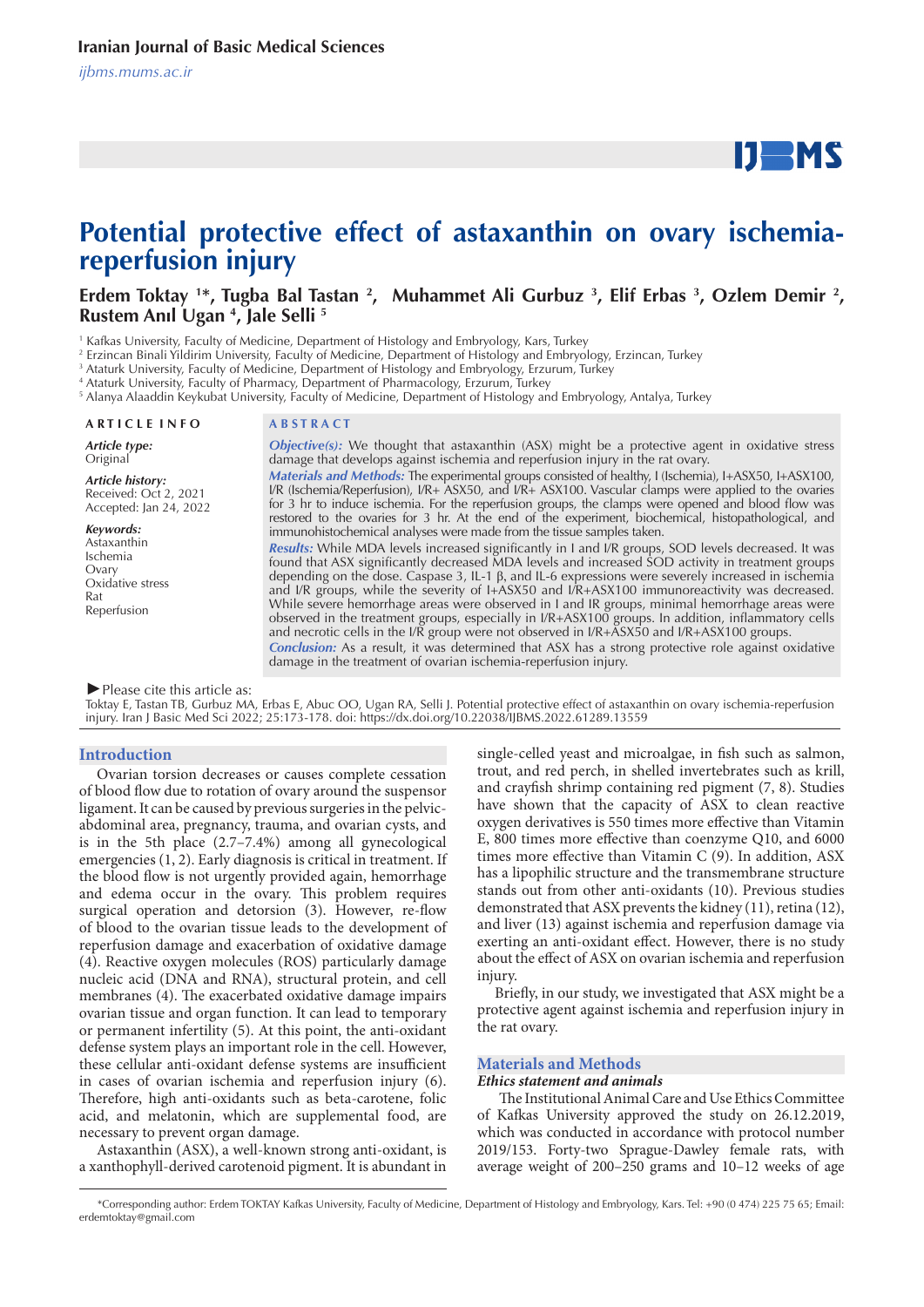were obtained from Ataturk University Medicinal and Experimental Application and Research Center, Erzurum, Turkey (ATADEM). The rats were given enough (*ad libitum*) water and pellet feed during the experiment. They were housed at optimal room temperature and humidity level.

# *Surgical procedures and animal experimental model*

The animals were randomly divided into 7 groups (n=6). The experimental groups consisted of Healthy, I (Ischemia), I+ASX50, I+ASX100, I/R (Ischemia and Reperfusion), I/R+ ASX50, and I/R+ ASX100. On the day of the experiment, the animals were anesthetized with a mix of ketamine (Ketalar, Phizer) and xylazine (Rometar, Bioveta). An incision was made in the abdominal area of each animal to view the ovaries. Vascular clamps were applied to the ovaries for 3 hr to induce ischemia. After 3 hr, the ischemia groups were terminated. For the reperfusion groups, the clamps were opened and blood flow was restored to the ovaries for 3 hr. Reperfusion groups were terminated after 3 hr. Healthy group rats underwent laparotomies without the induction of I and I/R injuries. To investigate the protective effect of ASX (Acros Organics, 1 g, lot no: A0402491) on ovarian tissue with induced I/R injury, ASX was orally (dissolved in distilled water) given at doses of 50 and 100 mg/kg during both I and I/R  $(1 \text{ hr})$  prior to surgery)  $(14, 15)$ .

At the end of the experiment, all animals were anesthetized through IP administration of a combination of 15 mg/kg xylazine and 100 mg/kg ketamine. A longitudinal incision (3 cm) was created in the midline area of the lower abdomen. The structure of uterine horns was observed and ovary organs were carefully kept via pens. Collected tissues were stored at 3.7 % formaldehyde for histopathological and immunohistochemical analyses. In addition, tissue samples were stored at -80 °C for biochemical examination.

# *Histolologic analyses*

Ovarian Tissues were rapidly fixed in 3,7 % formaldehyde solution for 48 hr. After fixation, all ovary samples for histological tissue processing were routinely performed as previously described (16). After tissue processing, 5 micrometer thick sections were taken from each paraffin block for histopathological and immunohistochemical examination. Ovarian tissue slides were stained with Hematoxylin-Eosin.

Immunohistochemical staining was performed using the Ventana BENCHMARK GX automatic immunohistochemistry staining system (17). We used monoclonal primary antibodies (IL 1ß, IL 6, and Caspase3, Santa Cruz) in a 1:100 dilution. All slides were photographed by a Nikon Eclipse e600 microscope with a computer-aided camera.

# *Biochemical analyses*

All tissue samples from each rat were ground in liquid nitrogen using a TissueLyser II device (Qiagen, Hilden, Germany). Then, 100 mg tissue was taken from each tissue and homogenized in 1 ml phosphate buffer solution. Subsequently, The samples were centrifuged and for SOD activity, and MDA level, each supernatant was measured with highly sensitive kits (BT LAB - E0168Ra, E0156Ra (China), respectively, specifically designed for rat tissue, according to the manufacturer's instructions. The protein concentrations were determined by the Lowry method using commercial protein standards (Sigma Aldrich, Total protein kit-TP0300- 1KT, USA). All data were presented as the mean ± standard deviation (SD) based on per mg of protein (14).

# *Statistical and semi-quantitative analysis*

The data of our study were statistically evaluated with IBM 20.00 SPSS program. The groups were compared with Tukey post-hoc tests and one-way ANOVA multiple comparison test.

In immunohistochemical staining, semi-quantitative scoring was performed. At least five areas were evaluated for each ovary slide and the average staining density score was taken into account (18, 19).

# **Results**

# *Histopathological findings*

*Hematoxylin and eosin staining findings*

In the healthy group, the cortex and medulla of the ovary were examined. Healthy primary, secondary, and graf follicles and corpus luteum structures in different sizes and periods were observed in the cortex (Figure 1 A–D).

In the ischemia group, intense hemorrhage areas were observed in the cortex. The areas of edema were remarkable. Furthermore, apoptotic cells were found in granulosa cells in the follicle (Figure 2 A–B). In the I+ASX50 group, Intense



**Fıgure 1.** Healthy group histopathological findings in rat ovary (A-D: Healthy groups;CL: Corpus luteum, GF: Grafian follicul, SF: Secondary follicul, PF: Primary follicul, TA: Tunika albugenea, O: oosit, An: Antrum, GC: Granulosa cell, TC: Teka cell)



**Fıgure 2.** Ischemia, I+ASX50, and I+ASX100 groups histopathological findings in rat ovary (A-B: ischemia group, C-D: I+ASX50 group, E-F: I+ASX100 group; NC: Necrotic cell, DH: Dense hemorrhage, E: Edema, MH: Minimal hemorrhage)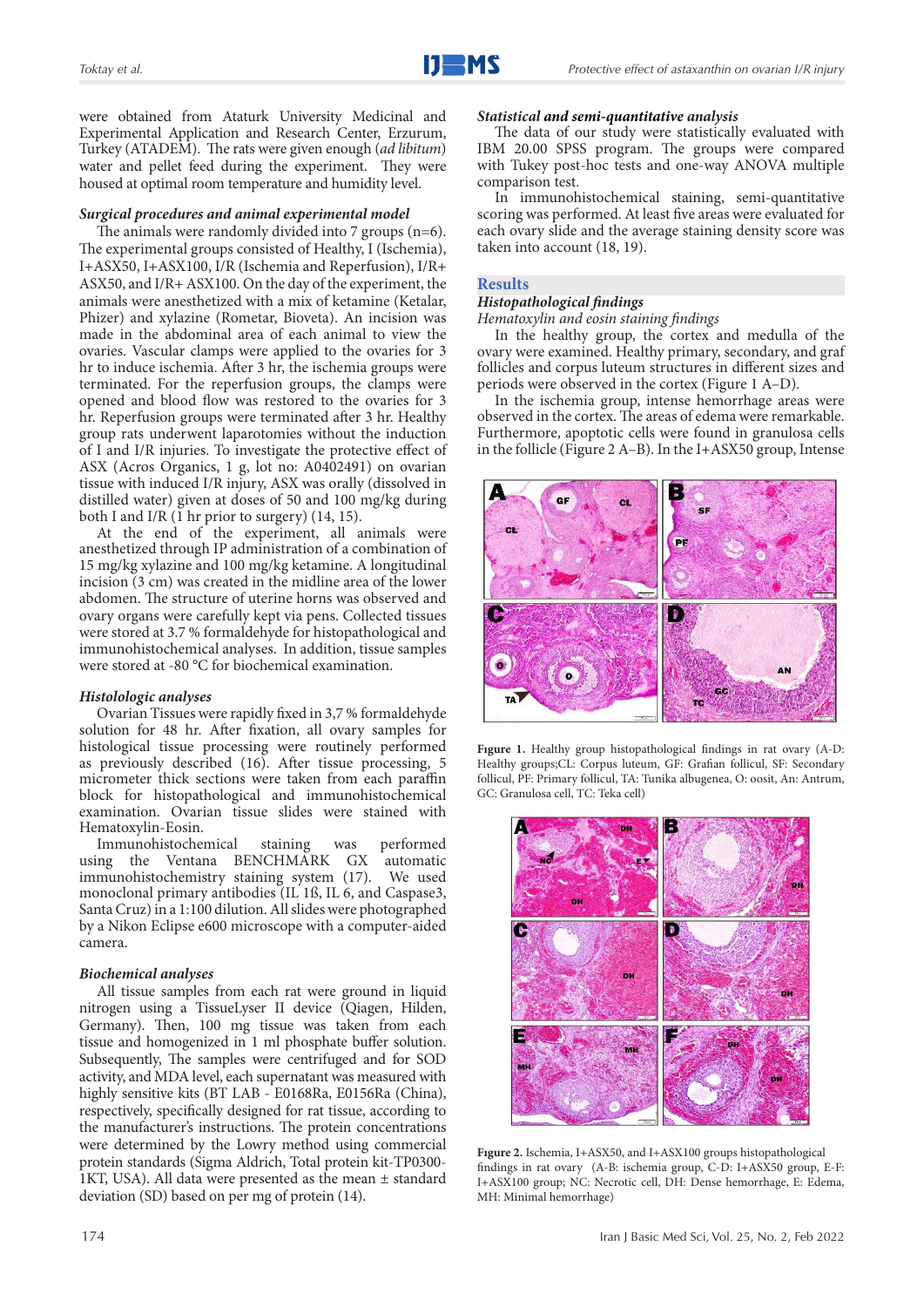



**Fıgure 3.** I/R, I/R+ASX50 and I/R+ASX100 groups histopathological findings in rat ovary (A-B: I/R group, C-D: I/R +ASX50 group, E-F: I/R +ASX100 group; IC: Inflammatory cell, NC: Necrotic cell, DH: Dense hemorrhage, E: Edema, MH: Minimal hemorrhage)

hemorrhage areas were observed in the cortex, and edema and apoptotic cells were not found (Figure 2 C–D). In the I+ASX100 group, dense and minimal hemorrhage areas were observed around the follicle in the cortex. In this group, hemorrhage areas decreased significantly compared with the ischemia group. Edema and apoptotic cells were also not found (Figure  $2$  E–F).

In the I/R group, intense hemorrhage areas were observed in the cortex. Necrotic cells were found in the follicles. In addition, edema and inflammatory areas were detected (Figure 3 A–B). Minimal hemorrhage areas were seen in the cortex in the I/R+ASX50 group. Edema and apoptotic cells were not seen (Figure 3 C–D). Minimal hemorrhage areas were seen in the cortex in the I/R+ASX 100 group. While apoptotic and necrotic cells were not observed, hemosiderin-laden macrophages were found in areas where hemorrhage was decreased (Figure 3 E–F).

The histopathological scoring was performed considering the hemorrhagic and edematous areas observed in the ovary, presence of necrotic cells, and accumulation of inflammatory cells (Table 1).



**Figure 4.** IL 1β, IL 6, and Caspase 3 immunohistochemical findings in rat ovary (I: Ischemia, I/R: Ischemia and reperfusion, ASX50: Astaxanthin 50 mg/kg, ASX100: Astaxanthin 100 mg/kg, IL 1 β: Interleukin 1 beta, IL 6: Interleukin 6)

# *Immunohistochemical findings*

The immunohistochemical results of the study were scored considering the degree of immunity (Table 2).

According to immunohistochemistry staining results in IL 1β antigen staining findings, I and I/R groups were severe immune positive, the I+ASX50 group was moderate immune positive, I+ASX100 and I/R+ASX50 groups were mild immune positive; there was little or no immunopositivity in the HEALTHY group, while the I/R+ASX100 group was immune negative (Figure 4).

In IL 6 antigen staining findings, I and I / R groups

**Table 1.** Histopathological scoring findings of experimental groups ( Healthy, I (Ischemia),I+ASX 50, I+ASX100, I/R (Ischemia and Reperfusion), I/R+ ASX 50, and I/R+ ASX100)

| Groups         | Hemorrhage               | Edema                    | Necrotic cells           | Inflammatory cells |
|----------------|--------------------------|--------------------------|--------------------------|--------------------|
| Healthy        | ۰                        | ٠                        | ٠                        | -                  |
| Ischemia       | $+++$                    | $++$                     | $++$                     | ۰                  |
| $I+ASK50$      | $++$                     | $\overline{\phantom{a}}$ | $\overline{\phantom{a}}$ | -                  |
| $I+ASK100$     | $+$                      | $\overline{a}$           | ٠                        | -                  |
| I/R            | $+$                      | $+$                      | $+$                      | $+$                |
| $I/R + ASX50$  | $-1$ +                   | $\overline{\phantom{0}}$ |                          |                    |
| $I/R + ASX100$ | $\overline{\phantom{a}}$ | -                        | ٠                        | -                  |
|                |                          |                          |                          |                    |

Note: histopathological scoring was performed considering the hemorrhagic and edematous areas observed in the ovary, presence of necrotic cells, and accumulation of inflammatory cells; symbolized to be absent (-), mild (+), moderate (++), and severe (+++) damage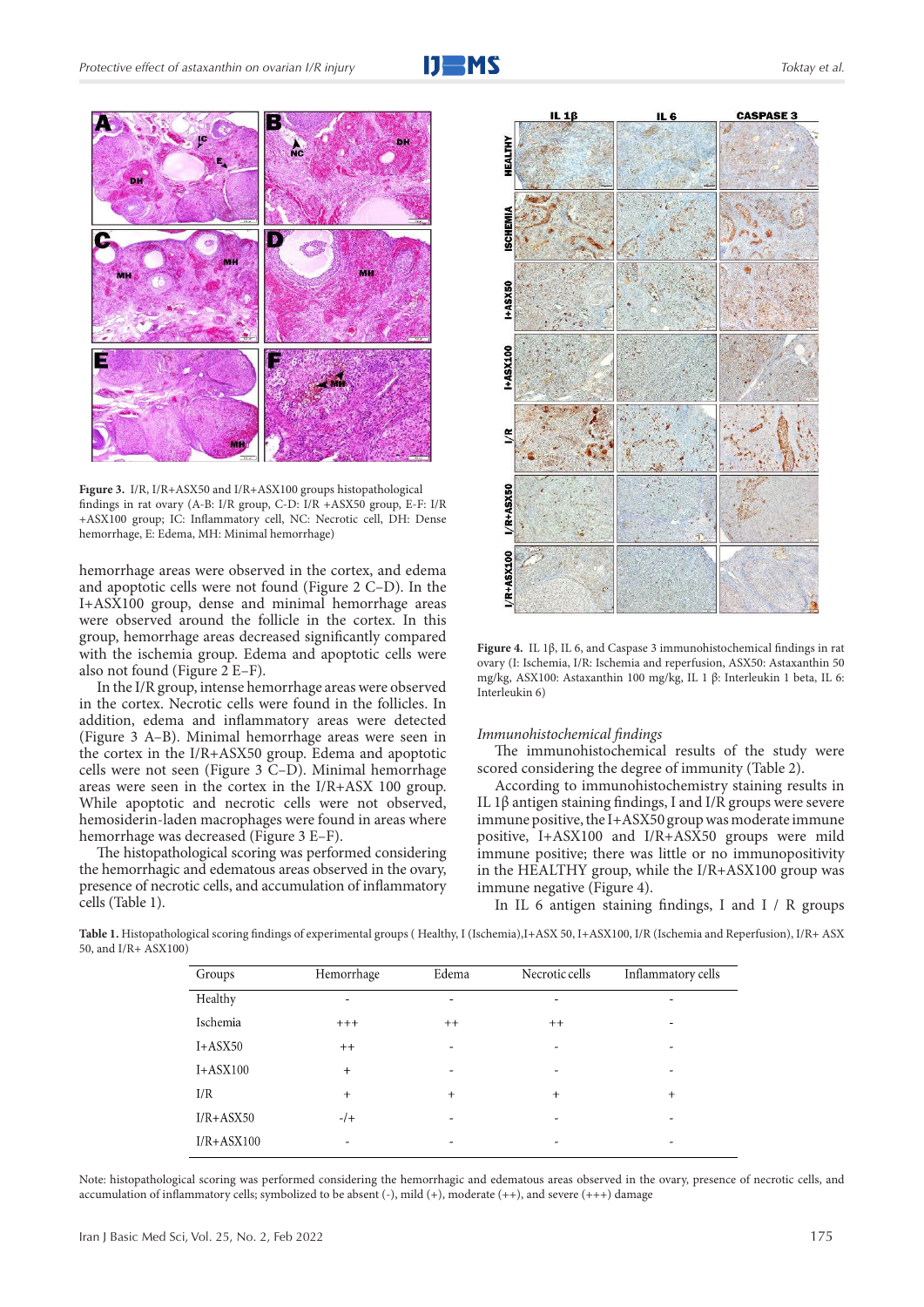**Table 2.** IL 1β, IL 6 and Caspase 3 immunohistochemical scoring findings of experimental groups ( Healthy, I (Ischemia),I+ASX 50, I+ASX100, I/R (Ischemia and Reperfusion), I/R+ ASX 50, and I/R+ ASX100)

| Groups         | IL $1\beta$ | IL <sub>6</sub> | Caspase 3 |
|----------------|-------------|-----------------|-----------|
| Healthy        | $-$ /+      | -               | $+$       |
| Ischemia       | $+ + +$     | $++$            | $+ + +$   |
| $I+ASK50$      | $++$        | $\ddot{}$       | $++$      |
| $I+ASK100$     | $+$         | ٠               | $+$       |
| I/R            | $+ + +$     | $++$            | $+ + +$   |
| $I/R + ASX50$  | $\ddot{}$   | $-1$            | $+$       |
| $I/R + ASX100$ | ٠           | ٠               | ٠         |

Note: Immune positivity was scored with – (0%) for little or no, + (0–30%) for mild,  $++$  (30–60%) for moderate, and  $++$  + (60–100%) for severe. (ASX: Astaxanthin, I: Ischemia, I/R: Ischemia and Reperfusion)

were moderate immune positive, I+ASX50 groups were mild immune positive, in the I/R+ASX50 group was little or no immune positivity; HEALTHY, I+ASX100, and I/ R+ASX100 groups were immune negative (Figure 4).

In CASPASE 3 antigen staining findings, I and I/R groups were severely immune positive, the I+ASX50 group was moderately immune positive, I+ASX100 and I/R+ASX50 groups were mildly immune positive, while in I/R+ASX100 and HEALTHY groups immune negativity was seen (Figure 4).

# *Biochemical findings*

MDA levels in I and I/R groups were higher than in the healthy group. These levels were significantly reduced in a dose-dependent manner in ischemia and I/R+ASX treatment groups. (Figure 5-A). We determined that the SOD level was reduced in the ischemia group. But, it increased in the ischemia treatment groups (I+ASX50 and I+ASX100). SOD levels were especially low in I/R groups. SOD activity increased in a dose-dependent manner in ASX treatment groups (I/R+ASX50 and I/R+ASX100) (Figure 5-B).

## **Discussion**

Ovarian torsion, defined as the interruption of the blood supply to the ovary, ranks fifth among all gynecological cases in women (20). It often develops during adolescence due to shortening or lengthening of the ovarian ligaments or due to ovarian tumors. Diagnosis is very important in treatment. Delayed diagnosis can cause infertility. In past cases, the only treatment was ovariectomy. In early diagnosis and treatment, the first option is to restore blood flow to the ovaries (21). Although blood flow is restored, ischemic ovarian damage and subsequent reperfusion ovarian damage are inevitable**.** Adequate oxygen cannot be transported to the tissues during ischemia and hypoxia in the ovary. Hypoxia leads to release of a number of chemicals that lead to disruption of cellular functions (22). Production of high-energy adenosine triphosphate (ATP) slows down or stops due to oxidative phosphorylation when the cell is deprived of oxygen. In this case, the main energy source of the cell is provided by anaerobic phosphorylation (22). ATP breakdown as a result of ischemia leads to accumulation of purine metabolites such as xanthine and hypoxanthine in the tissue and conversion of xanthine dehydrogenase (XDH) to xanthinoxidase (XO) (22). In normal cases, hypoxanthine is metabolized to uric acid and in this reaction the final electron acceptor is NAD+. However, the conversion of hypoxanthine



**Figure 5. Figure 5. MDA and SOD levels of all experimental groups in rat ovary tissue** (I: Ischemia, I/R: Ischemia and reperfusion, ASX50: Astaxanthin 50 mg/kg, ASX100: Astaxanthin 100 mg/kg, IL 1 β: Interleukin 1 beta, IL 6: Interleukin 6)

to uric acid occurs by XO since XDH converts to XO due to hypoxia, and molecular oxygen is used as the electron acceptor in this reaction (23, 24). However, since there is no oxygen in the tissue, continuous accumulation of XO occurs in the cell. XO deposition forms the source of free radicals during reperfusion. The hypoxic is eliminated with re-flow of blood to the ovaries and toxic metabolites are removed from the tissue; however, oxygen and other metabolites that come into the tissue during reperfusion paradoxically cause tissue damage (25). Reperfusion provides oxygen to the tissue again and hypoxanthine turns into xanthine and uric acid with the enzyme XO. In the presence of oxygen, toxic compounds such as superoxide  $(O_2)$  and hydrogen peroxide  $(H_2O_2)$  are formed in the tissue. All these processes develop oxidative damage in tissues.

At this point, preventive treatment against ovarian oxidative damage is required. Natural anti-oxidant compounds have an important place in the elimination of oxidative damage. Protection of natural anti-oxidant compounds has been tested in many experimental ischemia and reperfusion models. Although studies have shown that oxidative organ damage is reduced, the incomplete removal of the damage indicates that more effective compounds or treatments are needed.

The most important feature of ASX, which is responsible for the red shell color in shellfish, is that it is an anti-oxidant superior to β-carotene and even α-tocopherol (26). Due to its outstanding anti-oxidant activity, ASX has an extraordinary potential to protect the organism against ailments such as oxidative cell damage, different types of cancer, and some diseases of the immunological system (27). Due to this feature, its effectiveness has been shown in the literature in important diseases such as aging (28), neurological diseases (29), cancer (30), and alcoholic liver damage (31). However, its efficacy against ovarian ischemia and reperfusion injury has not yet been demonstrated. For this purpose, in this study, the effect of ASX on experimental ischemia and reperfusion injury was investigated biochemically, histopathologically, and immunohistochemically.

One of the main indicators of oxidative stress in the tissue is the elevation of malondialdehyde (MDA) levels, which is the end product of lipid peroxidation. As a matter of fact, it was observed that MDA levels increased significantly in biochemical parameters of ischemia and I/R groups in our study. These results support the study named "Effect of pomegranate seed oil on ovarian ischemia/reperfusion injury in rats" (14). In I+ASX50, I+ASX100, I/R+ASX50, and I/R+ASX100 treatment groups significantly decreased MDA levels were found depending on the dose. These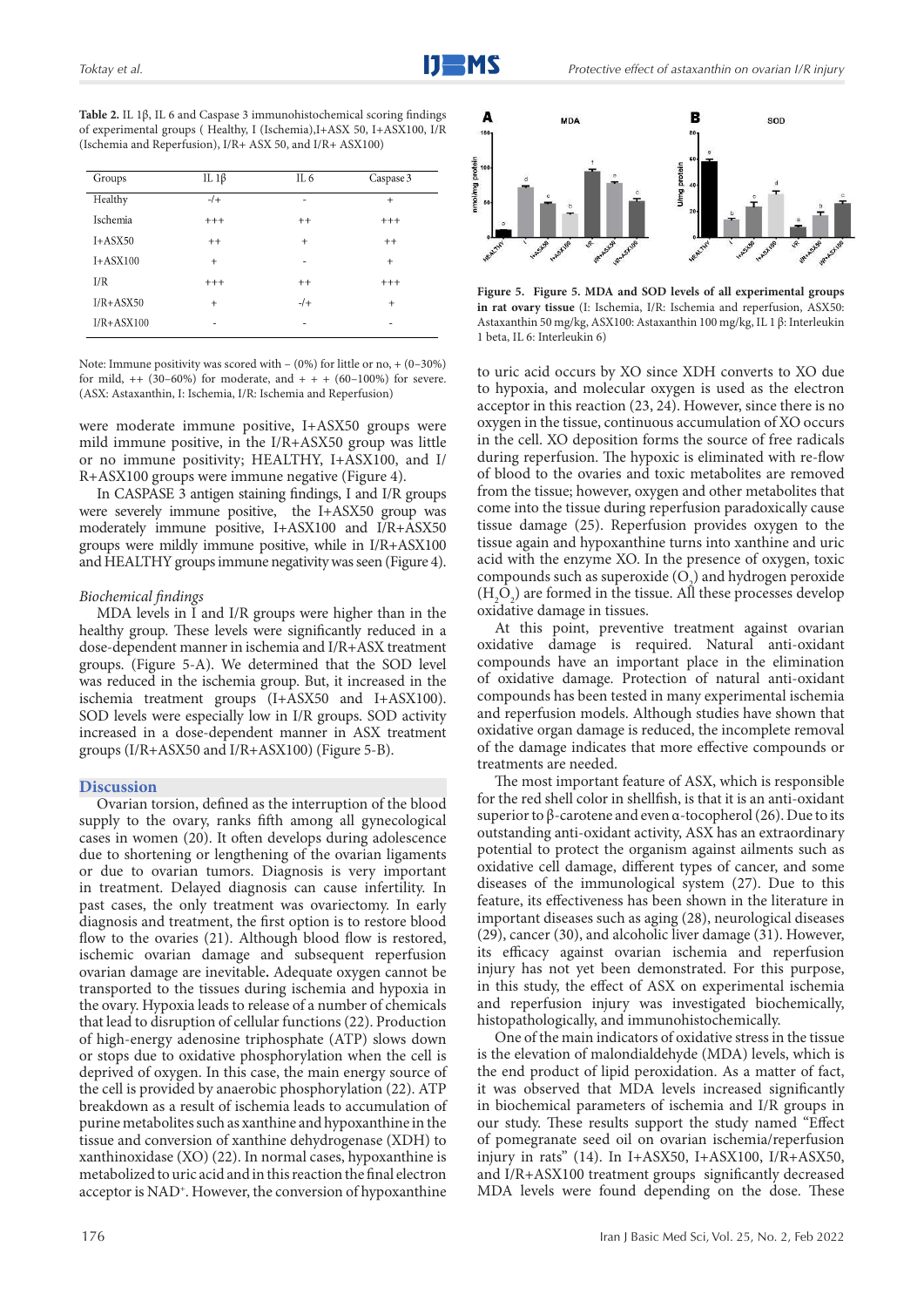results are similar to the findings of the study in which Qiu *et al*. investigated the protective effect of ASX on renal ischemia-reperfusion injury in mice (11).

As it is understood, ischemia and reperfusion of the ovarian tissue is a process that needs to be managed urgently and precisely. In this process, using anti-oxidant agents before detorsion of the ovary is vital to prevent reperfusion injury. At this point, the importance of anti-oxidant systems becomes apparent. There are many protective mechanisms in biological systems to prevent the formation of free radicals and to prevent damage caused by them (32). However, the mechanisms are disturbed in acute cell damage situations that create high oxidants such as ischemia. At this stage, intrinsic anti-oxidant systems cannot be sufficient. This reveals the importance of anti-oxidant supplements (32). ASX has been proven to support intracellular anti-oxidant defense mechanisms and inactivate ROS in many studies in the literature (33).

SOD is known as a strong anti-oxidant in the cells. On the other hand, reduction of superoxide dismutase (SOD) activity, one of the intracellular anti-oxidant defense system enzymes, is also used as a reference to show oxidative stress in studies (34). As a matter of fact, it was observed that SOD levels decreased significantly in this study in I and I/R groups. On the other hand, in I+ASX50, I+ASX100, I/R+ASX50, and I/R+ASX100 treatment groups it was found that ASX significantly increased SOD levels depending on the dose. It is similar to the SOD findings of the study by Bozkurt *et al*. in which they showed the effect of selenium on ischemia/ reperfusion injury in rats, and the SOD findings of the study by Islam and colleagues in which they investigated the effect of ASX in carbon tetrachloride-treated rats (35, 36).

The result of oxidative damage in tissues is histopathological tissue damage. Edema areas, hemorrhage, leukocyte infiltration, and vascular congestion findings are usually histopathologically investigated in tissue damage of ovarian ischemia-reperfusion (37-39). The areas of observed edema and hemorrhage in I and I/R groups in our study are consistent with the literature. In the treatment groups, especially in the I/R+ASX100 group, visible minimal hemorrhage areas were observed. In addition, it was noteworthy that inflammatory cells and necrotic cells were not observed in I/R+ASX50 and I/R+ASX100 groups. Similar findings were examined in the study by Ozlem *et al*. in which they investigated the effect of *Vaccinium myrtillus* in ischemia-reperfusion injury and in the study by Geyikoglu *et al*. in which they investigated the effects of propolis and boric acid on ischemia and reperfusion injury (38, 40).

Oxidative stress can cause inflammation. Released chemokine substances during cellular destruction in the tissue called inflammatory cells. Inflammatory cells in damaged areas secrete cytokines called interleukins such as IL-1 β and IL-6 and more inflammatory cells come to the damaged area (41). In our immunohistochemical staining findings, IL-1 β and IL-6 increased the immunoreactivity response in I and I/R groups. Immune reactivity was decreased in the treatment groups. This immune reactivity is dose-dependent. This efficacy of ASX has been demonstrated in studies in the literature showing that it suppresses the production of IL-6 and IL-1 β (42, 43).

Oxidative stress and inflammation lead to cell apoptosis by cell death cascades such as Bcl-2, Caspase 9, and Caspase 3. Especially in the process until cell death, the caspase 3 (intrinsic and extrinsic pathway of apoptosis) step acts as a key molecule for apoptosis (44). From this aspect, showing the presence of the caspase 3 pathway can provide information about the severity of oxidative stress. In our Caspase 3 immunohistochemical staining findings, there was a significant immune-positivity in I and I/R groups. Indeed, in a study by Gungor *et al*., showing the effect of hesperidin on ovarian ischemia-reperfusion, Caspase 3 reactivity was increased in I and I/R groups (45). This supports our results. In treatment groups, especially in I/ R+ASX50 and I/R+ASX100 groups, ASX has been shown to significantly reduce caspase 3 expression. Similar to our findings, a ischemia-reperfusion study showed that ASX reduced Caspase 3 levels (13). On the other hand, the degree of immune positivity seen in the I/R group was significantly higher than that of the ischemia group. In addition, mild positivity seen in the healthy group was found to be compatible with the literature. Especially, immune negativity in the I/R+ASX100 group indicates the effectiveness of ASX.

# **Conclusion**

The significant correlation observed in MDA and SOD levels in I, I/R, and treatment groups in our study were histopathologically confirmed in tissue damage. Inflammatory cell findings, especially seen in the I/R group, reflect the accuracy of immunohistochemical IL-1β and IL-6 immunopositivity results. In addition, all these findings appear to be compatible with Caspas3 levels in intergroup evaluation and reflect the concordance between our findings. All our results have been supported by the literature. In this study, we analyzed the intracellular potential protective effect of ASX on the ovary of rats by biochemical, immunohistochemical, and histopathological analysis. As a result, ASX has a strong protective role against oxidative damage in the treatment of ovarian ischemiareperfusion injury.

# **Acknowledgment**

The authors declare that they have no known competing financial interests or personal relationships that could have appeared to influence the work reported in this paper.

# **Authors' Contributions**

ET Conceived the study; ET, JS, and TBT Provided the histopathological findings; ET, OOA, and EE Provided the immunohistochemical findings; MAG Performed statistical analysis; and RAU Performed biochemical analysis.

# **Conflicts of Interest**

The authors declare that no conflict of interest exists.

#### **References**

1. Huchon C, Fauconnier A. Adnexal torsion: a literature review. Eur J Obstet Gynecol Reprod Biol 2010; 150:8-12.

2. Becker JH, de Graaff J, Vos MC. Torsion of the ovary: A known but frequently missed diagnosis. Eur J Emerg Med 2009; 16:124-126. 3. Geimanaite L, Trainavicius K. Ovarian torsion in children: Management and outcomes. J Pediatr Surg 2013; 48:1946-1953.

4. Halici Z, Karaca M, Keles ON, Borekci B, Odabasoglu F, Suleyman H*, et al.* Protective effects of amlodipine on ischemiareperfusion injury of rat ovary: Biochemical and histopathologic evaluation. Fertil Steril 2008; 90:2408-2415.

5. Krishnan S, Kaur H, Bali J, Rao K. Ovarian torsion in infertility management - missing the diagnosis means losing the ovary: A